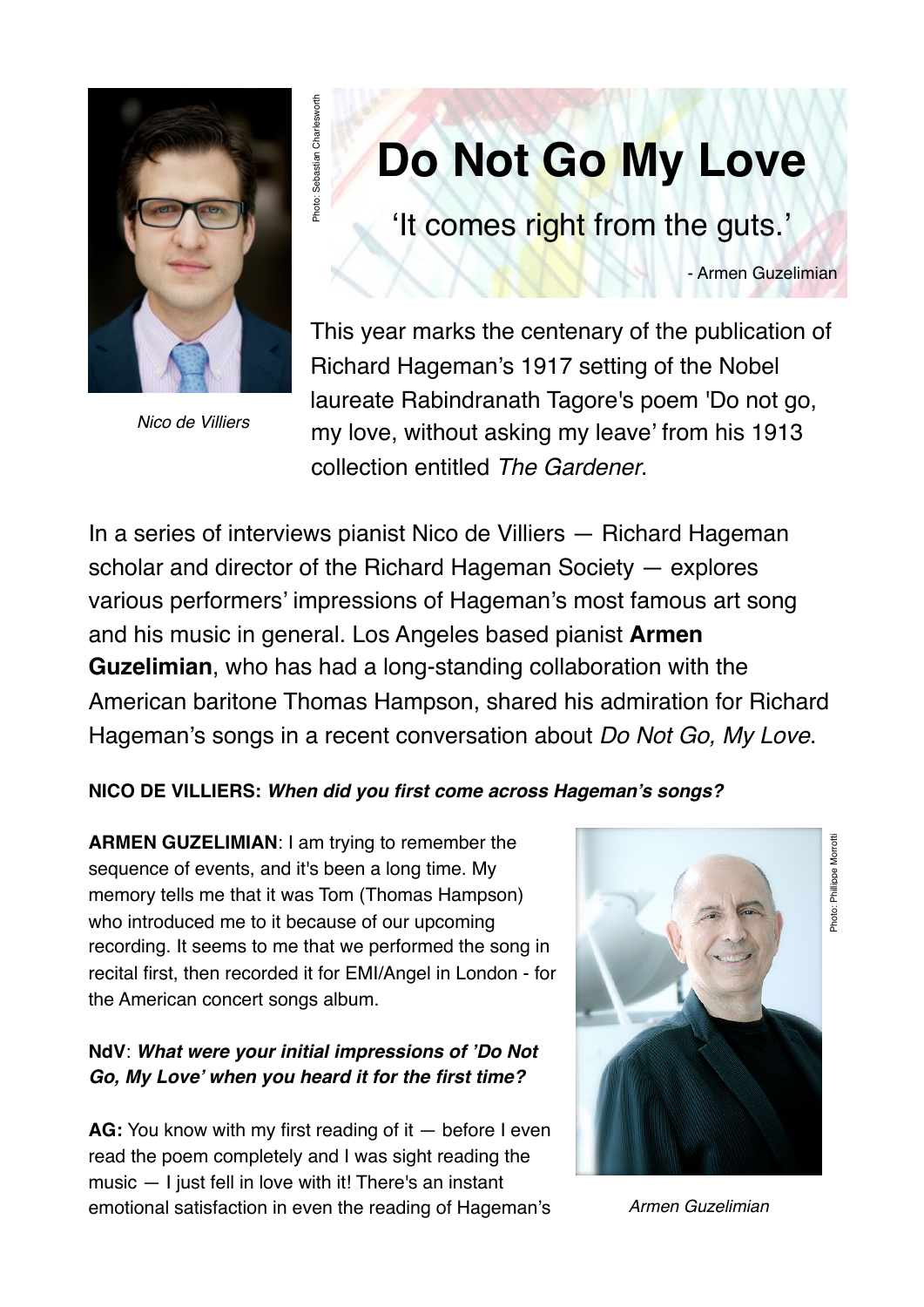## **'You know with my first reading…I just fell in love with it!'**

music. It is so pianistically comfortable. And it's very polished writing. You're never uncomfortable about his prosody. His pianistic textures are so specific, and so married to creating the mood of the

- Armen Guzelimian

poem. When you hear the opening of *Do Not Go, My Love* — there's so much pathos in those four pages — it immediately gets, as my mother would say, your heart strings vibrating!

#### **NdV:** *What do you think is it that establishes the pathos right there and then?*

**AG**: I think it's the harmonic movement alongside the intervalic relationships of the vocal line. It comes right from the guts. One cannot but observe the total equality of the piano part with the vocal line.

#### **NdV:** *I am curious to know what your views are regarding the technical difficulties of the song for both the singer and the pianist.*

**AG**: I think if you are technically secure, well-trained pianist you'd have no problems with this or any other Hageman songs. For the singer there is not just the need for vocal maturity but I would say the emotional maturity is also equally important, if not more. The other quality about *Do Not Go, My Love* — its right there with the pathos — is a great sense of sensuality. I think its in the piano…its so kinaesthetically satisfying to play that piano part.

### **NdV**: *Since the whole physicality of the experience of playing* **Do Not Go, My Love** *plays an important part for you, how does that influence your interpretation of the song as a whole?*

**AG**: I've looked at it in at least a couple of different ways. I think the interpretation changes with whomever you are accompanying. Whether I feel discomfort because what I'm doing at the keyboard is not what I believe should happen but the singer's interpretation is different from mine  $-$  even just the vocal approach  $-$  then I have to sort of, maybe, change my pedalling a little, or the texture…not that I would want to, but in order to do the job properly. If somebody leaves that sensuality out of it and perceives it in a purer context  $-$  or whatever you want to call it  $-$  then I wouldn't be satisfied either listening to it or doing it.